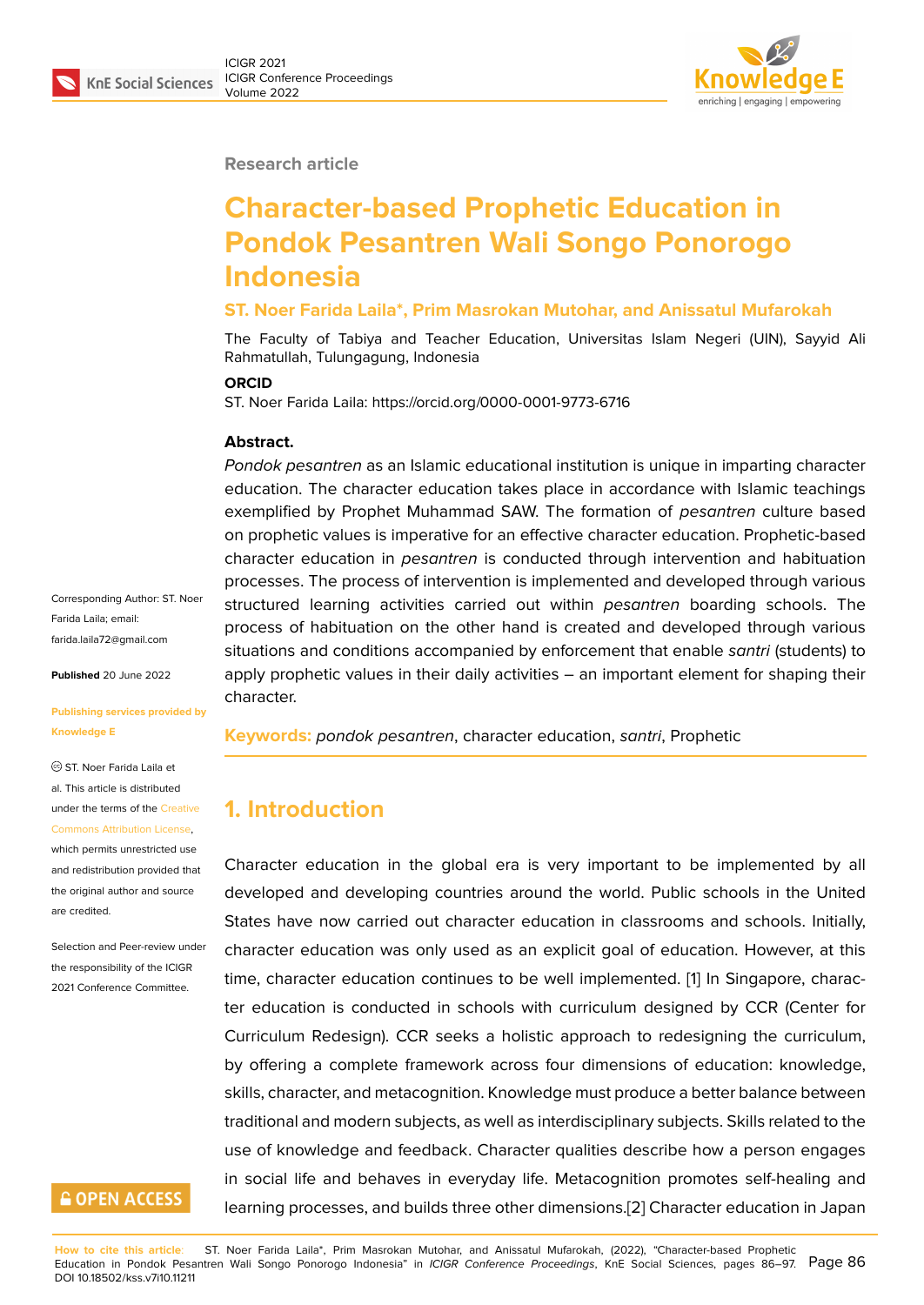is closely linked to elements comprising of civic education that derived from three areas - moral education, social studies, and specific education.[3]

Character education in Indonesia is implemented in schools and reinforced by the implementation of the 2013 curriculum which emphasizes on the establishment of competence and character of the nation [4]. Competence-[b](#page-8-1)ased education emphasizes on the ability that must be owned by graduates of every educational level and grade. The competence of graduates must be adjusted to national education objectives, including knowledge, skills, independen[ce](#page-8-2), creativity, health, moral, piety and citizenship. Character-based education should be organized systematically on the basis of good quality management of learning. The development of competence, attitudes and character of learners gained enormous attention, especially in internalizing character values in the whole process of learning [4]

Research results explained that the success of a person is not solely determined by the knowledge and technical skills (hard skills), but determined also by the ability to manage themselves and others (soft [s](#page-8-2)kills). Success is determined only about 20 percent by hard skills and the remaining 80 percent by soft skills. Even the most successful people in the world can succeed because they are supported more by soft skills than by hard skills [5]. Therefore, the quality of competency-based education and the character of learners should be strengthened, so that the national education goals can be achieved well in preparing qualified human resources and character.

The problems faced by Is[la](#page-8-3)mic educational institutions in Indonesia at this time is how to improve the quality of education and added values so that Islamic education in Indonesia can have bargaining power and high competitiveness at regional, national, and even international level. Pondok pesantren as an Islamic educational institution has a uniqueness in accordance with the core business run in the learning process, namely the values of teachings that have been exemplified by the prophet Muhammad SAW. Therefore, it is necessary to improve the strategy of proper learning quality in the development of competence and character of santri. This is also reinforced by Deal and Peterson who explain that: "*An atmosphere or environment that nurtures the motivation to learn can be cultivated in the home, in the classroom, or at a broader level, throughout an entire school*".[6]

Since the 1980s, educational experts have firmly placed the principal's responsibility as a creator of a dynamic school culture and an effective school trait.[7] DeRoche affirms that the principal has a gre[at](#page-8-4) responsibility in the context of the establishment and structuring of a characteristic school culture. It shows that the leader has a very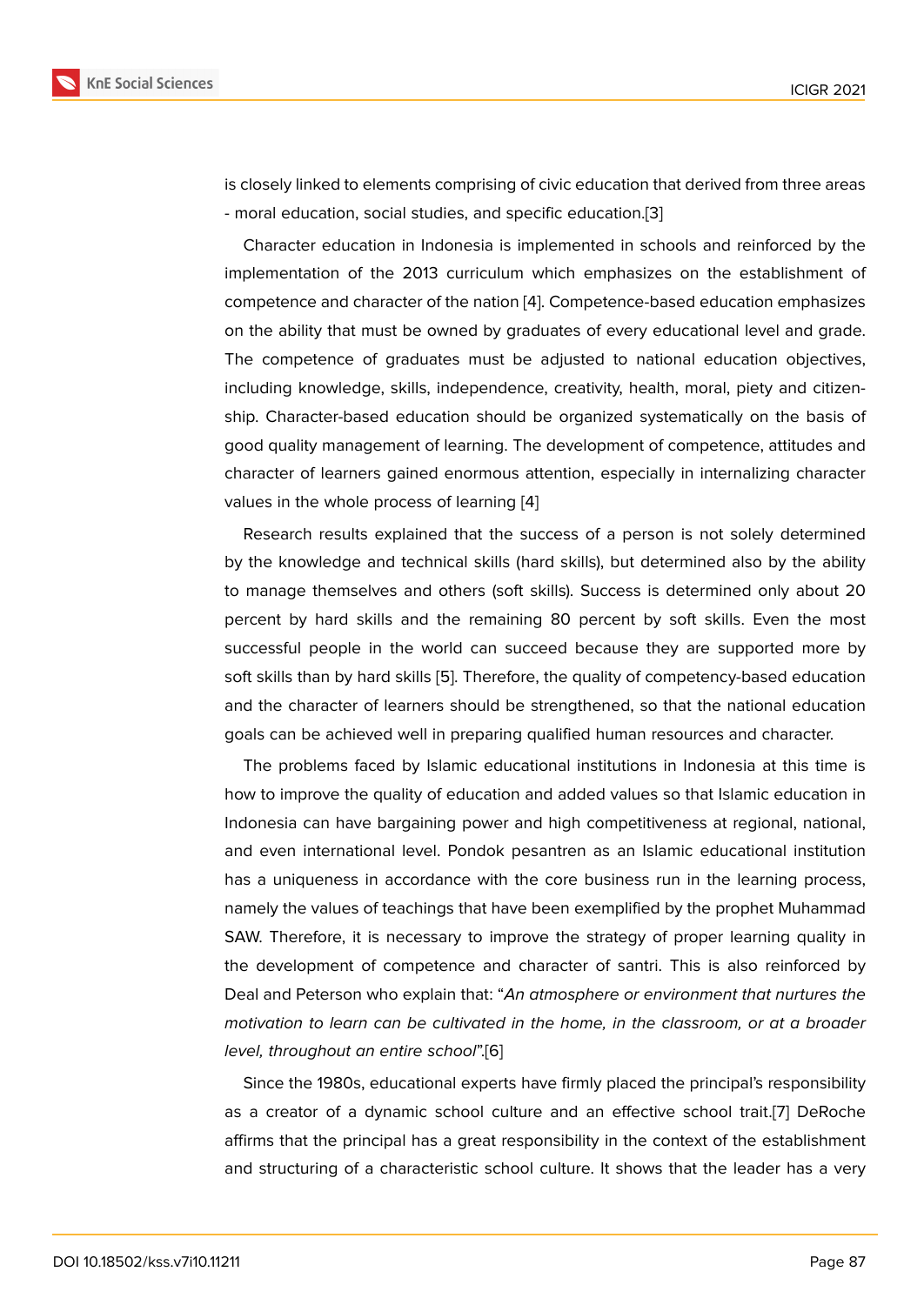big role and responsibility in shaping the quality of student culture and character in the school or boarding school. [8]

It is interesting, therefore, to study the uniqueness of pesantren in implementing character education exemplified by the Prophet Muhammad SAW. The study was carried out at pondok pesantren W[al](#page-8-5)i Songo Ponorogo. The discussion will theorietically and practically contribute to the implementationt of character-based prophetic education in islamic educational institutions of Indonesia.

# **2. Method**

This study aims to get an in-depth picture of the implementation of prophetic-based character education in Pondok Pesantren by using a qualitative approach. Data were collected from natural setting as direct data source, so it was appropriate to use case study design. [9][10] Data collected can be grouped into two, namely primary and secondary data. The primary data were in the form of words and actions performed by informants. The data in the form of documents were used as secondary data to strengthen the [m](#page-8-6)[ain](#page-8-7) data so that the validity and reliability of data can be fulfilled. The main data sources were the leaders of pesantren. A snowball sampling technique was used further, by which key informants pointed to people who know the problem and the designated person pointed someone else to give the next information, and so on until the research was done or the data became saturated.

Data analysis was carried out by systematically managing field notes, interview transcripts, and other collected materials. The data analysis process followed the interactive model proposed by Miles and Hubberman that consisting of data reduction, data presentation, and conclusion. Data reduction was a form of analysis that sharpens, classifies, discards unnecessary data, and organizes the data so that the final conclusion and verification are obtained. Data reduction was carried out continuously during the study. Data reduction was intended to find meaningful patterns and provide the possibility of drawing conclusions and taking action.[11]

# **3. Result and discussion**

### **3.1. Result**

Pondok Pesantren has a responsibility to teach religion and science in shaping the competence and character of santri. The design of character education is developed based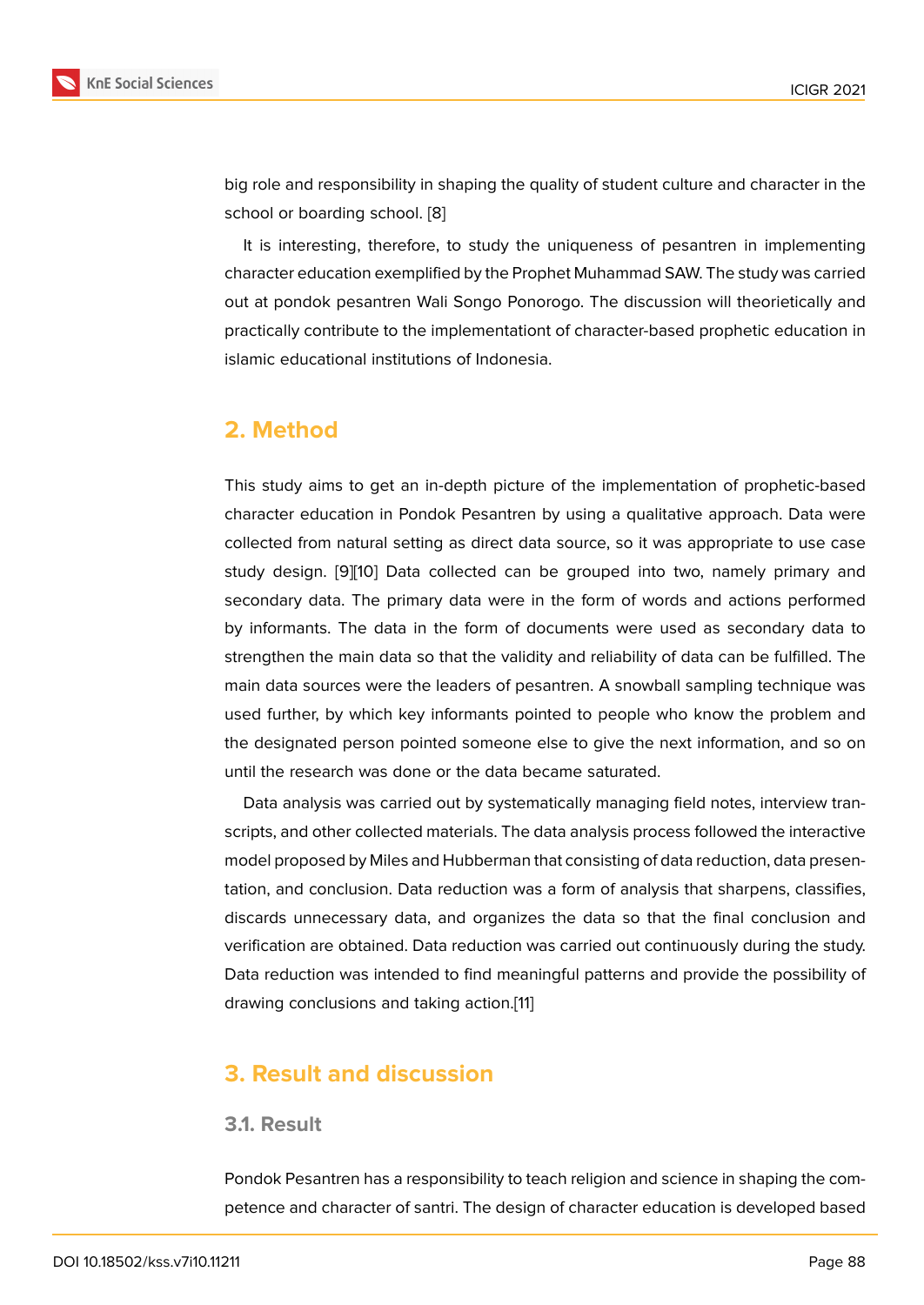**KnE Social Sciences** 



on the teachings and example of the Prophet Muhammad SAW which can be grouped into the following four character values: *shidiq* (spiritual and emotional development), *fathonah* (intellectual development), *amanah* (Physical and kinestetic development), as well as *tabligh* (affective and creativity development). These four prophetic characters become the sources of character values developed in pesantren. Pesantren Wali Songo Ngabar Ponorogo for example, formulates the five pillars of pesantren education based on these four prophetic values. The five pillars are: sincerity, simplicity, self-reliance, Islamic brotherhood, and freedom. Sincerity means doing something not because of the desire to gain certain benefits. All done for the sake of Allah. Simplicity does not mean passive (*nrimo* in Javanese), poor or destitute, but it is in accordance with one's needs and fairness. Self-reliance is the ability to help oneself. Islamic brotherhood means a fraternity of fellow Muslims built on the basis of religious beliefs. Freedom means free in determining the future and choosing the way of life.

Character education at pesantren Wali Songo is designed to make students devout to Allah SWT, do good deeds, develop noble mind, have a healthy body, have extensive knowledge, develop freedom in thinking, have self-employed soul, and love homeland. The curriculum of prophetic-based character education is implemented with a high discipline and supported by the environment and culture of boarding schools. Overall learning activities are implemented with the Service-Learning system. The values of character education developed in the pesantren can be seen in the following table:

| Prophetic values  |        |  | <b>Indikators</b>                                                                                                                                                                                                                                                                                                                                                                                                                                                                                                                                                                                |
|-------------------|--------|--|--------------------------------------------------------------------------------------------------------------------------------------------------------------------------------------------------------------------------------------------------------------------------------------------------------------------------------------------------------------------------------------------------------------------------------------------------------------------------------------------------------------------------------------------------------------------------------------------------|
| Amanah<br>Tabligh | Shidia |  | Fathonah Clean and healthy, disciplined, sportive, tough,<br>reliable, resilient, friendly, cooperative, determina-<br>tive, competitive, cheerful and persistent Faithful<br>and devoted, honest, fair, responsible, empathetic,<br>risk-taking, unyielding, willing to sacrifice, and<br>patriotic Smart, critical, creative, innovative, curi-<br>ous, open minded, productive, science-oriented,<br>and reflective Friendly, respectful, caring, helpful,<br>gotong royong, nationalist, cosmopolit, giving<br>priority to public interest, dynamic, hard working<br>and has an ethical work |

Table 1: Values of character-based prophetic education at Pesantren.

The objectives of the use of boarding school system in implementing character-based prophetic education at pesantren Wali Songo are: first, to provide good living habits; second, to seek or deepen pesantren learning materials; third, to integrate Islamic materials with other fields of study which must be mastered by santri as life provision; and fourth, to nurture the soul, mental and moral students in order to balance their spiritual and physical needs.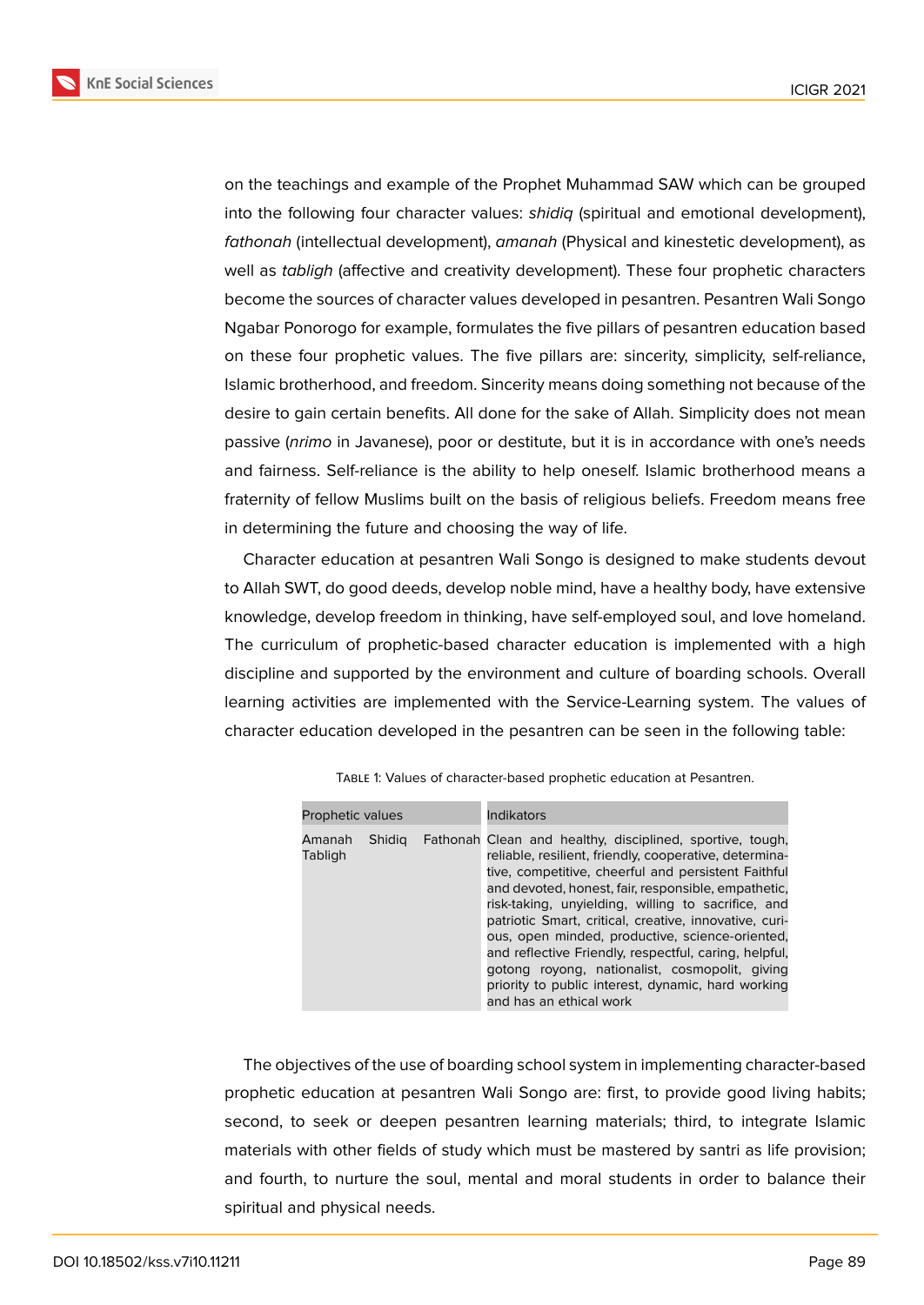Mastery of knowledge and skills developed at pesanten Wali Songo is based on life skill. Life skills consist of personal skills and social skills. Personal skills' components are adaptability skill, cape ability, motivation, self-awareness, independence, and responsibility. Social skills components are communication skills, cooperative and collaborative skills (working in groups), solidarity, and nationalism.

The evaluation system of prophetic-based character education implemented at pesantren Wali Songo is authentic assessment. Authentic assessment is used by ustadz (teacher) in order to provide the evaluation of the actual competencies that santri have in learning. Knowing the real ability of santri is very important because it can show the attainment of learning mastery, so that ustadz can take an appropriate action to help santri who have not reached learning mastery criteria yet.

### **3.2. Discussion**

Pondok Pesantren as a typical Islamic educational institution in Indonesia is established in order to teach the prophetic values that have been taught by Prophet Muhammad SAW.[12] In its development, pesantren also respond positively to the development of science in the global era. In order for pesantren can maintain its existence properly and improve the quality of its education, it is necessary to have good and proper mana[ge](#page-9-0)ment. This management process must be well implemented so that the quality of education can be controlled. To achieve this, pesantren needs managerial capability in developing qualified planning, organizing, mobilizing, and performing control functions on its all activities.[13]

The design of character education should pay attention to the commitment and good example of kyai and ustadz. Romanowski explains that character education becomes more effective for [stu](#page-9-1)dents if it is implemented through good examples, modeling, and reinforcement by schools and teachers.[14] Furthermore, Revell and Arthur argue that teachers' attitudes toward moral education also have an important role in character education process.[17] On the other hand, O'Sullivan, Sanchez & Stewart explain that the easiest way to promote character e[duc](#page-9-2)ation is by using literature studies, because the story serves as a role model linking experience and morals.[15][16] This is also done in Pondok Pesantr[en](#page-9-3) Wali Songo. The example of Prophet Muhammad SAW and his companions serve as a source of learning character.

The design of character education implemented by pondok [pes](#page-9-4)[ant](#page-9-5)ren is very essential to prepare a strong young generation who can continue future nation's development. Character education is a vital tool for preparing students to be able to deal with political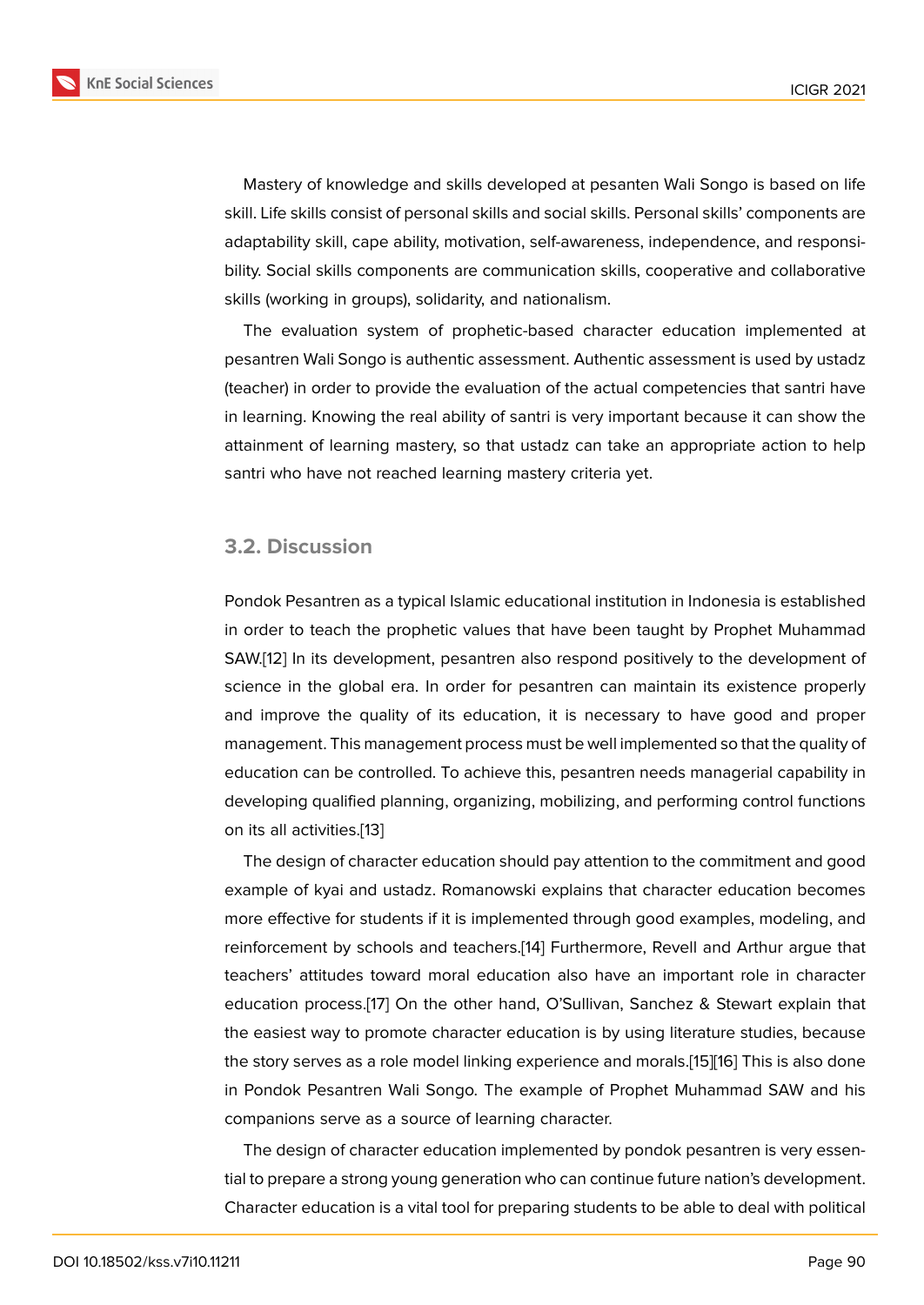issues and challenges in their own lives.[1] Character education becomes important for every country because it is a deliberate developmental discipline to optimize the ethical behavior of students.[18][19][20] The main principles of good character are respect, truth, justice, and responsibility.[21]

Service-learning system is implemented in the whole process of education at Pondok Pesantren. Service l[ear](#page-9-6)[nin](#page-9-7)[g is](#page-9-8) a teaching strategy in which students learn part of curriculum by providing [ser](#page-9-9)vices needed in people's lives, such as service-learning undertaken by Bhaerman, Cordell & Gomez [22], Billig & Waterman, Eyler & Giles[23], Kielsmeier [24], and Wade [25] Character education oriented directly to provide services to the community is very important to be implemented by students. It can take place in the form of cooperation, collaboration, mutual [hel](#page-9-10)p, and handling social ethics probl[ems](#page-9-11). [26][27]

Approaches in the implementation of character education at schools may be based on religion. This is often referred to as a traditional approach which is different from the [mo](#page-9-12)[dern](#page-9-13) approach that emphasizes more on the development of science. The implementation of traditional character education is supported by Bennett [28], Kilpatrick [29], Lickona [30], and Ryan and Bohlin [31]. This shows that character-based religious education can serve as a core value in implementing character education at schools. The tradition of praying together for example, is a part of character e[duc](#page-9-14)ation [32]. [Cha](#page-10-0)racter ed[ucat](#page-10-1)ion conducted at pesan[tre](#page-10-2)n Wali Songo is based on religious teachings and best practices carried out by other pesantren, especially pesantren modern Gontor Ponorogo Indonesia.

Romanowski provides some suggestions in the implementation of character education at schools. First, teachers should be involved in planning character education program in order they have good commitment to improve the effectiveness of the program. Second, the curriculum should be relevant to students' development and the intellectual, emotional and social challenges. Third, the administration should support and provide sufficient space for teachers to flexibly teach certain characters. Fourth, class discussions should be able to effectively engage students in character education programs which are then accompanied by reflection activities; and the last, schools are responsible for developing environments that reinforce the positive side of students' learning and behavior in implementing good values they learn from character education program.[14] Cooley explains that the foundation in implementing character education is learning empathy and social sympathy as well as good action in the overall learning activities in class.[33]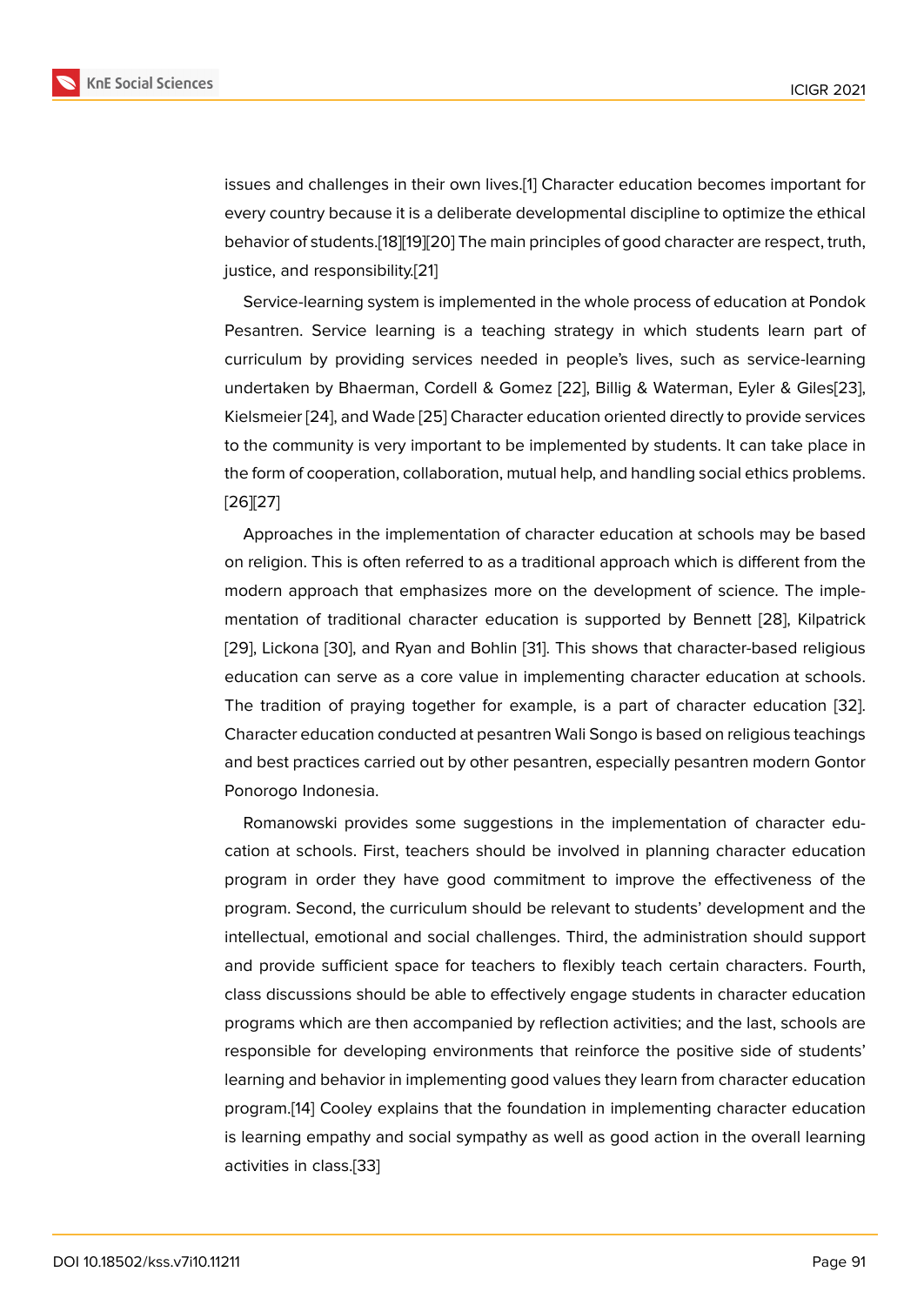The character-based education at pondok pesantren is implemented through active learning system, exemplary, habituation, environment, pesantren culture, assignment, direction and guidance. Active learning is created in order students be able to play an active role in the entire learning process. In this case, O'Sullivan and Burce explain that competency-based education is characterized by the involvement and activity of learners in all aspects of learning so that students can acquire the knowledge, skills and professional behavior practically needed in a particular discipline.[34] Tompkins, Laslovich, and Greene argue that competency-based education will produce a balanced ability between conceptual knowledge (theory) and skill acquisition (practice). Competence can be owned by students in the overall learning conducte[d a](#page-10-3)t schools or boarding schools if they actively participate in the learning process.

Exemplary in character education is very important to familiarize good behavior in accordance with the values developed in educational institutions. Teachers are the most influential factor in the implementation and realization of educational change.[35][36][37][38][39][40] Teachers are also exemplary in the whole process of education and learning.[41] Exemplary of teachers and pesantren leaders have a very important role in character education, because santri will easily imitate the behavior of teacher[s or](#page-10-4) [lea](#page-10-5)[ders](#page-10-6)[.](#page-10-7)

Habituation in the wh[ole](#page-10-8) learning process is a real practice in character education. The initial goal of character education is to model and familiarize good character for students.[21] Habituation in character education is a step taken to establish a good school culture and to support the achievement of noble character of students. Numerous studies have shown that character education programs implemented in schools can support [high](#page-9-9)er academic achievement, avoid risky student behavior, and reduce the number of droping out students.[42][18][19][43][21]

The environment and culture of an educational institution is very influential in the development of student character. A good environment can contribute positively, and vice versa, bad environments wi[ll in](#page-10-9)[flu](#page-9-6)[enc](#page-9-7)[e st](#page-10-10)[ude](#page-9-9)nts' behavior. In this case, Gallien & Jackson explain that character development is a dynamic interaction between internal determinants and external influences for positive growth to occur.[44] Meanwhile Romanowski explains that the character of students can also be shaped by a social environment which is beyond the reach of educational settings.[14] This suggests that external environmental factors also influence the education of student [cha](#page-10-11)racter.

Assignment, direction, and guidance are also implemented in character education at pesantren. Santri are given learning tasks to have compe[ten](#page-9-2)ce, discipline, and responsibility. Learning in pesantren has actually carried out four pillars of education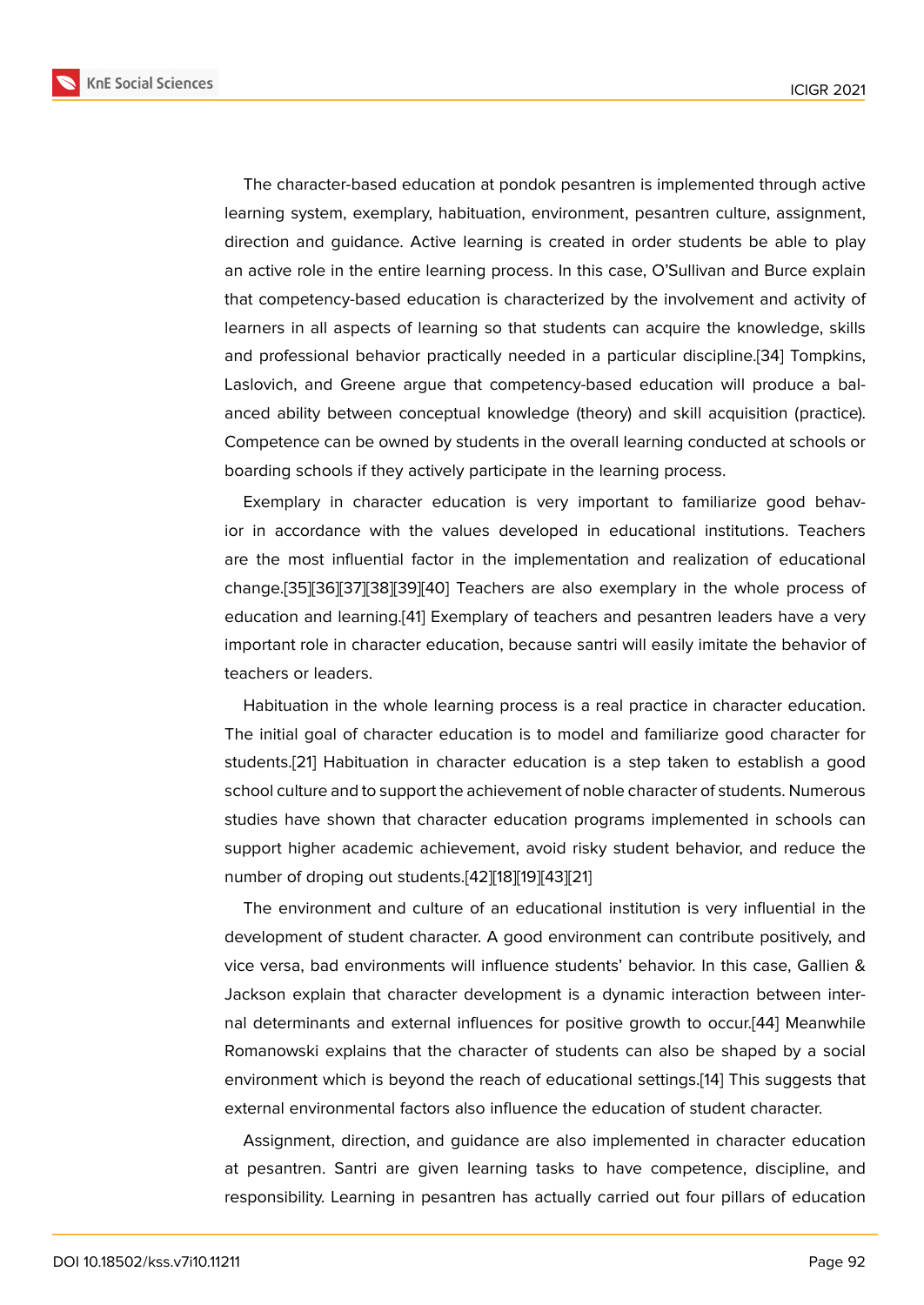from UNESCO, namely: learning to know, learning to do, learning to live together, and learning to be.[45] Santri are taught to know the various values that exist in pesantren. Santri are taught to run good values and to use these values in everyday life. Futhermore, santri become creatively able to develop their potential well.

Character e[duc](#page-11-0)ation in pesantren is not just teaching what is right and what is wrong. Character education instills habituation of what is good so that santri understand about what is right and wrong, are capable of feeling good value, and are accustomed to doing it. In other words, character education should involve not only the aspect of "good knowledge (moral knowing), but also the aspect of "good feeling or loving good (moral feeling) and good behavior (moral action)." Character education emphasizes the habits that are continually practiced and performed.[1]

The implementation of character education requires an evaluation system in order to know its success. The evaluation is conducted by assessing the process through observation and reflection aiming at improving the [l](#page-8-0)earning program and the quality of service.[46] Assessment in pesantren character education is implemented by using authentic assessments. Authentic assessments focus on defined competencies to know the real capabilities possessed by students.[47][48] Authentic assessment is expected to maximiz[e th](#page-11-1)e skills or competencies of students. Futhermore, authentic assessment can be carried out simultaneously with learning process assessment that can be done through observation, task settlement, and p[ortfo](#page-11-2)[lio.](#page-11-3) The literature on authentic learning [48][49] as well as on the professional development and assessment [50] explains that schools need to provide students with authentic real learning. Learning experiences can stimulate students toward higher original thinking processes and active learning.

[T](#page-11-3)[he i](#page-11-4)mplications of this study are that schools and Islamic boarding s[cho](#page-11-5)ols as educational institutions should be able to design character education based on the curriculum they developed to achieve the vision and mission of the institutions. Principals, teachers, and administrative personnel should be highly committed to providing good examples, creating a learning environment in accordance with curriculum planning, and shaping school culture in accordance with the core values to be achieved in the overall learning and teaching process. In character education, core value must be formulated, designed its implementation, and prepared its measuring tool.

### **4. Conclusion**

Prophetic-based character education held in pesantren essentially must be implemented systematically so that character education goals can be achieved. Prophetic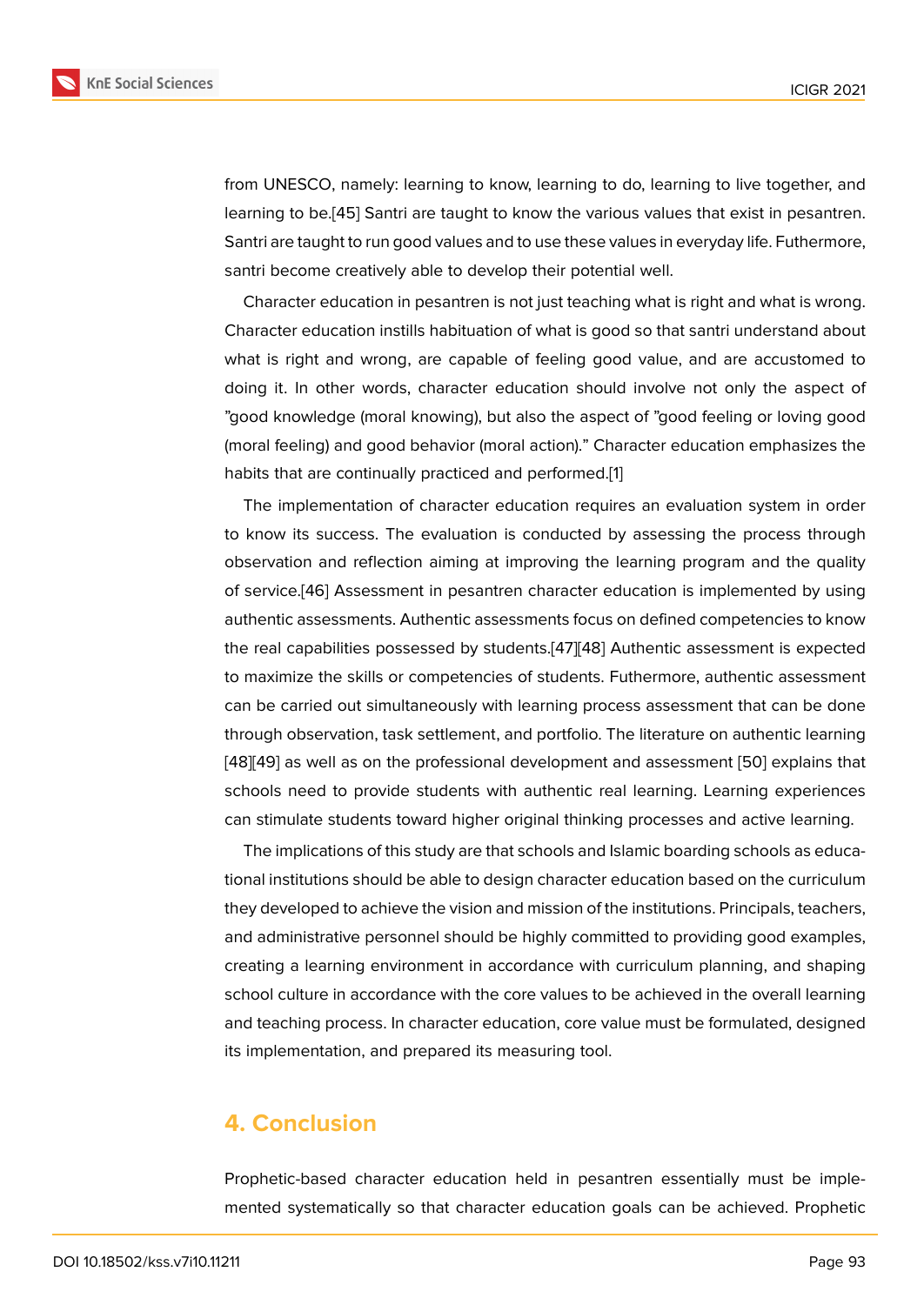

values are the best learning tools that Prophet Muhammad SAW has taught to form the characters of santri, namely noble, creative, innovative, tough, competitive, ethical, moral and polite. The development of attitudes and character of santri in pesantren must be taken seriously in order to internalize the character values that have been exemplified by Prophet Muhammad SAW.

Prophetic-based character education in pesantren is conducted through intervention and habituation process. The process of intervention is implemented and developed through various structured learning activities carried out within pesantren boarding schools. The process of habituation is created and developed through various situations and conditions accompanied by enforcement which enables students to apply and implement the prophetic values in their daily activities. This is very important because the habit of applying these prophetic values will form the noble character of santri in everyday life.

### **References**

- <span id="page-8-0"></span>[1] Howard RW, Berkowitz MW, Schaeffer EF. Politics of character education. Education Policy. 2004;18(1):188–215.
- [2] Bialik M, Bogan M, Fadel C, Horvathova M. Character education for the 21st century: What should students learn?, USA, 2015.
- <span id="page-8-1"></span>[3] Mccullough D. Moral and social education in Japanese schools: Conflicting conceptions of citizenship. Citizenship Teaching Learning 2008;4(1):21-34
- <span id="page-8-2"></span>[4] Trisnantari HE, Mutohar PM, Subiyantoro S. Manajemen pembelajaran berbasis kompetensi dan karakter bangsa: Strategi implementasi kurikulum 2013. Tulungagung: Penerbit Cahaya Abadi; 2015.
- <span id="page-8-3"></span>[5] Akbar AI. Pendidikan karakter. Jakarta: Rajawali; 2000.
- <span id="page-8-4"></span>[6] Deal TE, Peterson KD. Shaping school culture: The heart of leadership. Jossey-Bass Publishers;USA. 1999.
- [7] Davis GA, Thomas MA. Effective schools and effective teachers. Massachusetts: Allyn and Bacon; 1989.
- <span id="page-8-5"></span>[8] DeRoche FE. How school administrators solve problems: Practical solutions to common problems based on a nationwide survey of 2,000 school executives. London: Prentice-Hall; 1985.
- <span id="page-8-6"></span>[9] Yin RK. Studi Kasus desain dan metode. Jakarta: Raja Grafindo Persada; 1997.
- <span id="page-8-7"></span>[10] Bogdan SK, Biklen RC. Qualitative research for education: An introduction to theory and methods. Boston: Allyn and Bacon Inc; 1998.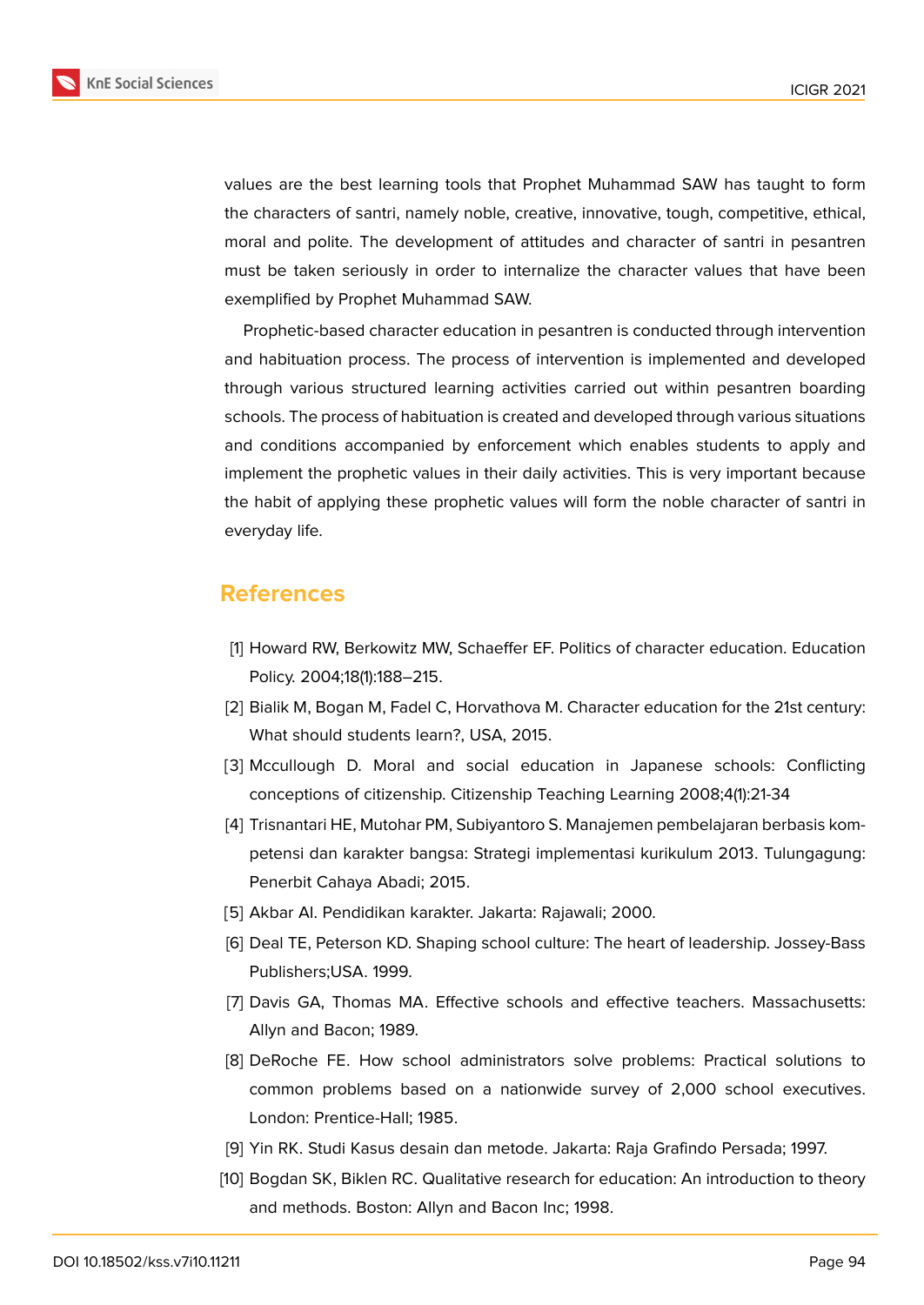

- [11] Miles HB, Huberman AM. Qualitative data analysis: A source book of new methods. Beverly Hill: SAGE Publications; 1984.
- <span id="page-9-0"></span>[12] Mutohar PM. Kepemimpinan kyai: Strategi pembinaan disiplin santri dalam mengefektifkan proses pembelajaran. Tulungagung: STAIN Tulungagung Press; 2008.
- <span id="page-9-1"></span>[13] Mutohar PM. Manajemen mutu sekolah: Strategi meningkatkan mutu dan daya saing. Yogyakarta: Arruzmedia; 2013.
- <span id="page-9-2"></span>[14] Romanowski MH. Through the eyes of teachers: High school teachers' experiences with character education. American Secondary Education. 2005;34(1):6–23.
- <span id="page-9-4"></span>[15] O'Sullivan S. Books to live by: Using children's literature for character education. Reading Teaching. 2004;57(7):640–645.
- <span id="page-9-5"></span>[16] Sanchez TR, Stewart V. The remarkable Abigail: Story-telling for character education. The High School Journal. 2006;89(4):14–21.
- <span id="page-9-3"></span>[17] Revell L, Arthur J. Character education in schools and the education of teachers. Journal Moral Education. 2007;36(1):79–92.
- <span id="page-9-6"></span>[18] Berkowitz MW, Hoppe MA. Character education and gifted children. High Ability Studies. 2009;20(2):131–142.
- <span id="page-9-7"></span>[19] Katilmiş A, Ekşi H and Öztürk C. Efficiency of social studies integrated character education program. Kuram ve Uygulamada Eğitim Bilimleri. 2011;11(2):854–859.
- <span id="page-9-8"></span>[20] Agboola KA, Alex, Tsai. Bring character education into classroom. European Journal of Educational Research. 2012;1(2):163–170.
- <span id="page-9-9"></span>[21] Skaggs G, Bodenhorn N. Relationships between implementing character education, student behavior, and student achievement. Journal of Advanced Academics. 2006;18(1):82–114.
- <span id="page-9-10"></span>[22] Bhaerman RD, Gomez B, Cordell K. The role of service-learning in educational reform. Needham Heights: Simon & Schuster Custom Pub; 1998.
- <span id="page-9-11"></span>[23] Billig SH, Waterman AS. Studying service learning: Innovations in education research methodology. New York: Routledge; 2003.
- [24] Kielsmeier J. Service-learning. Phi Delta Kappan. 2000;81(9):652-680.
- [25] Wade RC. Community service-learning: A guide to including service in the public school curriculum. New York: State University of New York Press; 1997.
- <span id="page-9-12"></span>[26] Berkowitz MW. Civics and moral education. Routledge Int. Companion to Education. 2000:897–909.
- <span id="page-9-13"></span>[27] Berkowitz MW. The science of character. Psychology Building. 1993;30:370–371.
- <span id="page-9-14"></span>[28] Bennet WJ. The book of virtues. New York: Simon and Schuster; 1993.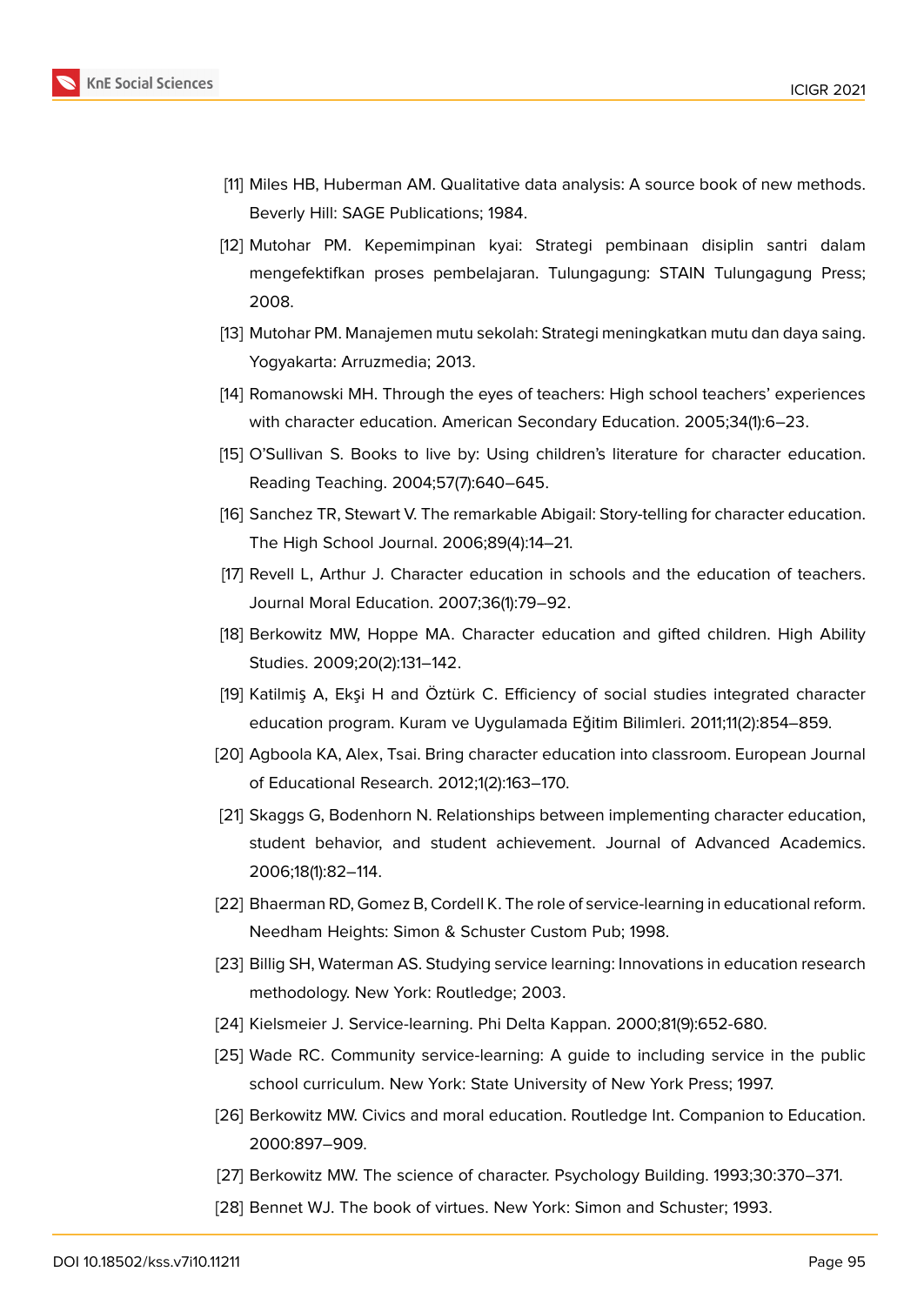

- <span id="page-10-0"></span>[29] Kilpatrick W. Why Johnny can't tell right from wrong: Moral illiteracy and the case for character education. New York: Simon & Schuster Custom Pub; 1992.
- <span id="page-10-1"></span>[30] Lickona T. Educating for character: How our schools can teach respect and responsibility. New York: Bantam; 1989.
- <span id="page-10-2"></span>[31] Ryan K, Bohlin K. Building character in schools: Practical ways to bring moral instruction to life. San Francisco: Jossey-Bass Publishers; 1999.
- [32] Farkas T, Johnsson S, Foleno J, Duffett A, Foley P. For goodness' sake: Why so many Americans want religion to play a greater role in public life. New York: Public Agenda; 2001.
- [33] Cooley A. Legislating character: Moral education in North Carolina's public schools. Education Studies. 2008;43:188–205.
- <span id="page-10-3"></span>[34] O'Sullivan N, Burce A. Teaching and learning in competency-based education. Paper presented at: The Fifth Int. Conf. e-Learning no; 22-23 sep 2014.
- <span id="page-10-4"></span>[35] Duffee L, Aikenhead G. Curriculum change, student evaluation, and teacher practical knowledge Science Education. 1992;76(5):493–506.
- <span id="page-10-5"></span>[36] Eylon B–S, Linn MC. Learning and instruction: An examination of four research perspectives in science education. Review of Educational Research. 1989;58(3):251– 301.
- <span id="page-10-6"></span>[37] Fullan M. The new meaning of educational change. New York: Teachers College Press; 1991.
- <span id="page-10-7"></span>[38] Good TL, Brophy JE. Looking in classrooms. New York: Harper and Row; 1987.
- [39] Koballa TR, Crawley FE. The influence of attitude on science teaching and learning. School Science and Mathematics. 85(3):222–232.
- [40] Shymansky JA, Penick JE. Teacher behavior does make a difference in hands-on science classrooms. School Science and Mathematics. 1988;81(5):412–422.
- <span id="page-10-8"></span>[41] Penick JE, Yager RE. Teachers make exemplary programs. educational leadership. 1986;44:14-20.
- <span id="page-10-9"></span>[42] Bergmark U. I want people to believe in me, listen when I say something and remember me – How students wish to be treated. Pastoral Care in Education. 2008;26(4):267–279.
- <span id="page-10-10"></span>[43] Parker DC, Nelson JS, Burns MK. Comparison of correlates of classroom behavior problems in schools with and without a school-wide character education program. Psychology in the Schools. 2010;47(8):817–827.
- <span id="page-10-11"></span>[44] Gallien LB, Jackson L. Character development from African-American perspectives: Toward a counternarrative approach. SAGE. 2006;10(2):129–142.